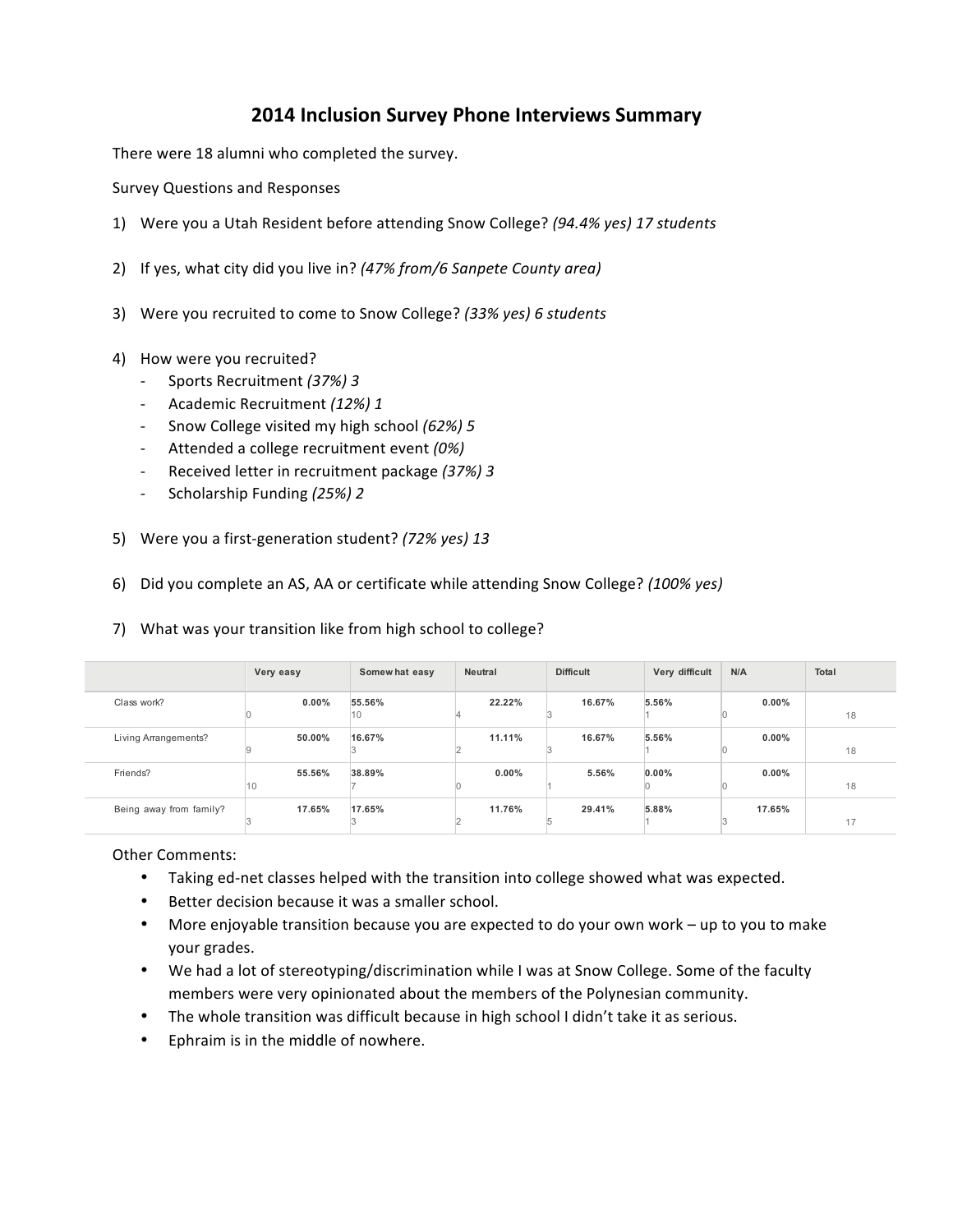- 8) Who or what helped you through the transition? (Open ended question)
	- **Professors** were helpful.
	- Advisor Mike Anderson was very helpful
	- *I* got help from people I lived with. My roommates helped me a lot.
	- College recruiter helped with the transition.
	- Being involved with a group on campus with activities and study groups.
	- Student Support Services and the MCC.
	- Coach at Utah State University. Helped recruit her to Snow College.
	- The teachers and high school counselors helped a lot. Recommendations to get into Student Support Services really helped.
	- *High school teachers*
	- *My older siblings, my brother helped quide me.*
	- *My* family, friends and being a student athlete provided friends for me in my teammates.
	- Family helped and having that connection with Snow College. My mom and grandfather were *both associated with Snow.*
	- Fernando Montano, English Brooks, Lindsey Field, Claudia Olsen, and Susan Whiting helped me *to adapt.*
	- The Multicultural Center helped me to adapt to Snow College.
	- *Advisors/counselors. Student Support Services. Instructors*
	- *Advisors*
	- The Multicultural Center helped a lot. They made me feel at home.

## 9) Who influenced your choice to attend Snow College?

| <b>Answer Choices</b>            | <b>Responses</b> |          |
|----------------------------------|------------------|----------|
| Friends                          | 13.33%           | $\sim$   |
| Parents                          | 60.00%           | 9        |
| High school counselor or teacher | 33.33%           | 5        |
| College counselor or professor   | $0.00\%$         | $\bf{0}$ |
| <b>Total Respondents: 15</b>     |                  |          |

|   | Other (please describe)                                                                                                                  | Date               |
|---|------------------------------------------------------------------------------------------------------------------------------------------|--------------------|
|   | College recruiter                                                                                                                        | 6/30/2014 4:34 PM  |
|   | It just happened. I just chose it on my own. Snow College came to my school. It was the only college I applied to and I was<br>accepted. | 6/20/2014 4:31 PM  |
|   | <b>Utah State Coach</b>                                                                                                                  | 6/2/2014 7:59 PM   |
|   | neighbors                                                                                                                                | 5/20/2014 2:18 PM  |
| s | Don't Remember why I came to Snow. I was suppose to go to Weber and then I changed my mind                                               | 5/20/2014 11:49 AM |
| 6 | The BB Coach                                                                                                                             | 5/15/2014 1:38 PM  |
|   | My Girl friend broke with me so I followed my friends to Snow College                                                                    | 5/14/2014 3:40 PM  |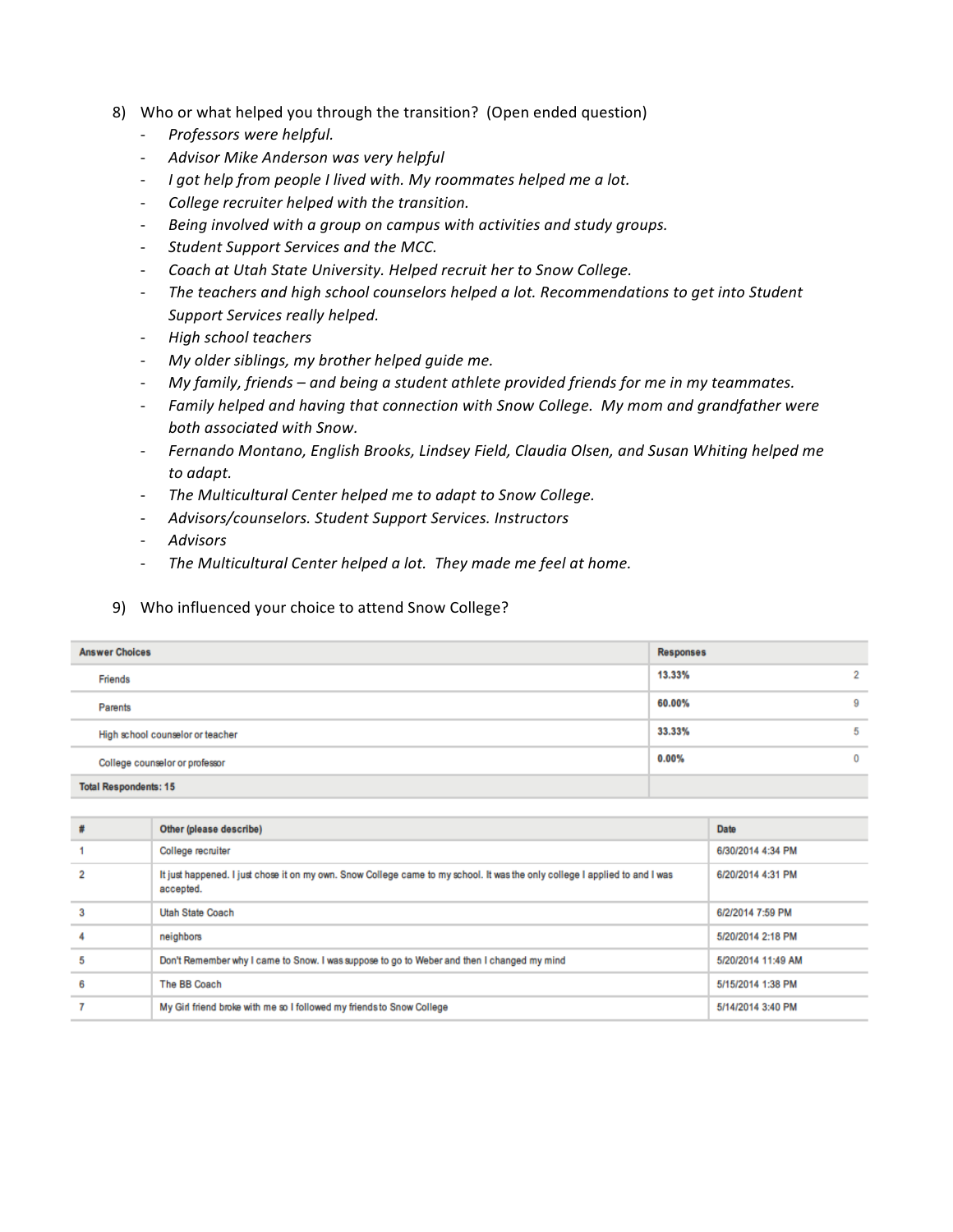10) How satisfied were you with your academic performance?

| <b>Answer Choices</b> | <b>Responses</b>         |
|-----------------------|--------------------------|
| Very satisfied        | 50.00%<br>9              |
| Somewhat satisfied    | 6<br>33.33%              |
| Neutral               | 5.56%                    |
| Somewhat unsatisfied  | $\overline{2}$<br>11.11% |
| Very unsatisfied      | 0.00%<br>$\bf{0}$        |
| <b>Total</b>          | 18                       |

11) Who did you find to be supportive within the college (Check all that apply)

*(Professors – 65%; Counselors – 6%; Advisors – 47%; other students – 35%) Comments:* 

- *Fernando and Mat Barreiro*
- *Multicultural Center*
- *Some teachers were really helpful*
- *Student Support Services*
- *Student Support Services*
- *Fernando, two of my friends and two professors*
- *Fernando*
- All of them
- 12) While at Snow College, did you seek out your professors outside of class for any of the following? (Check all that apply)

Help with class work *(89%)* Career guidance *(17%)* Personal guidance (6%) Did not seek out professors outside of class (11%)

13) When you had academic questions or concerns, who was the first person that you would go to? (Check one) (Professor - 44%; Advisor - 39%; Teaching assistant - 0%; Other student - 11%; Family *member – 6%)*

*Comments:*

- Also contacted fellow students for help.
- MCC Advisor and peers.
- Sometimes went to advisors who would have me go talk to the teacher
- *Susan Whiting, Fernando*
- 14) When you had personal needs or a concern, who was the first person that you would go to? (Check one) *(Friend –44%; College advisor – 11%; Professor – 6%; Counselor 6%; Family member – 33%)*

15) Were you a member of any College organizations or clubs? (94% yes) 17 students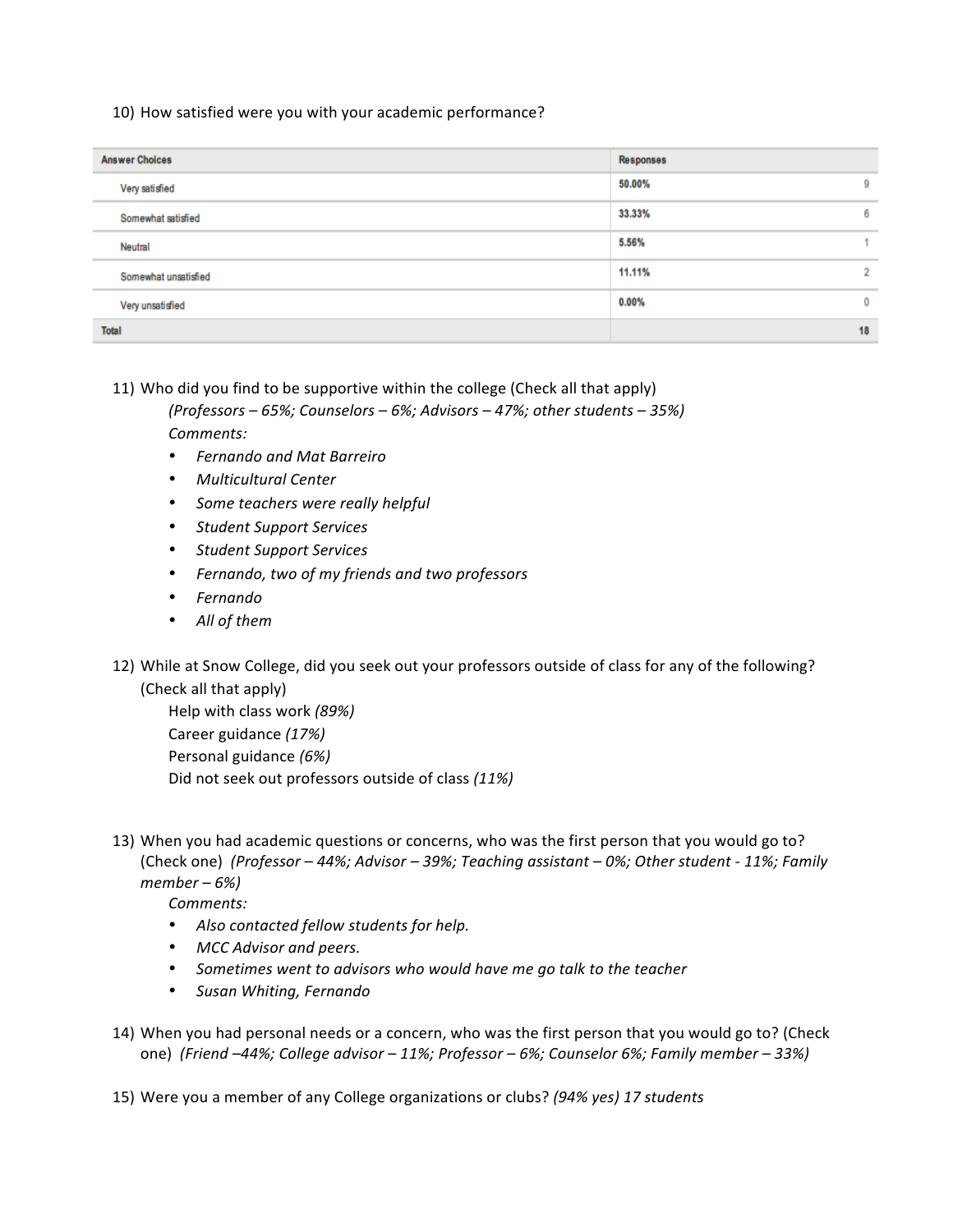16) Please tell us the name of the club in which you were most actively involved. (open ended question)

- **Multicultural Club** (10)
- *Spanish Club*
- *Dead Cats Society (2)*
- *Snow Service (3)*
- *PBL*
- *Hispanic Student Association*
- *Women's Basketball (2)*
- *French Club*
- *Football Team*
- *Rugby Club*
- *BAAD Club*
- *Peer mentors*
- *International Club*
- *Native American Club*
- *Student Support Services*
- **Ambassadors**

17) Did your participation make your college experience any easier or better? *94% yes* (16)

18) If yes, how? (open ended question)

- *Being involved with other students.*
- Get to know more people and become involved with the club.
- Easier to meet peers with similar studies.
- *I* met a lot of friends through the Multicultural Club.
- *Creating friendships.*
- Made connections with peers who were going through the same experience.
- We did a lot of service projects and we had fun activities as well in the MCC. We also had tutors *come in and help us with homework.* We also had social events. Everyone was nice to each *other.*
- Learned a lot being part of a team.
- It made it more social and fun and I learned more about the culture and had a sense of *community.*
- Because I had the teammates who helped me with class work and they were there as friends *on the field and off.*
- Easier to have friends already and we had something in common.
- It made it harder to be involved with football because it took so much time.
- It kept me busy and involved in serving other students
- *I* was involved with other students, working on projects together or getting to know each other *and helping in the community.*
- There were very few Native American meetings
- It helped me to become a leader and to meet new people.
- By having a support system.

19) Would you or have you recommended Snow College to a friend or relative? (100% yes)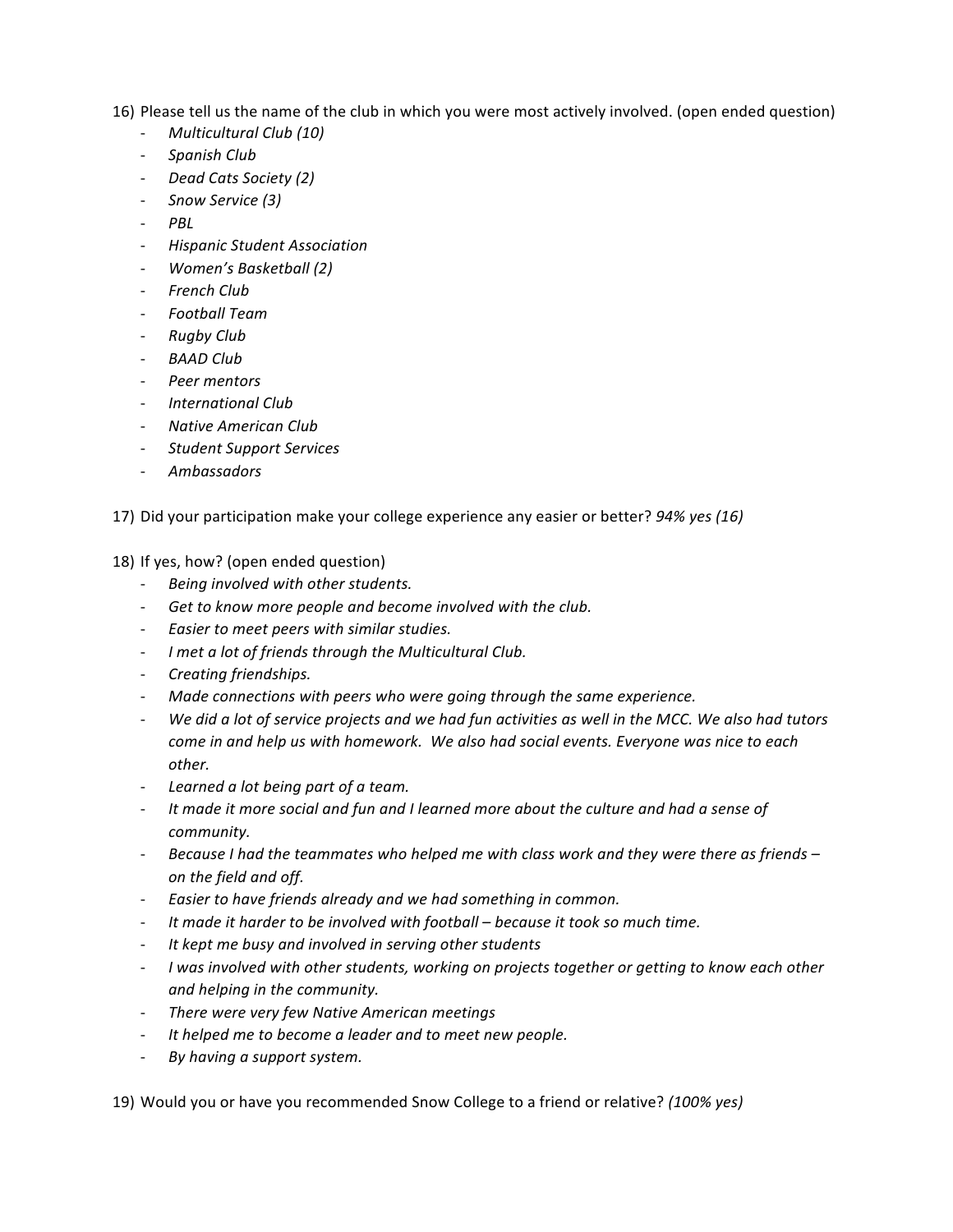20) Why or why not? (open ended question)

- The college has a lot of teachers who have work experience in the subjects they teach.
- *Experience* was good and attending Snow College was a great place to start off.
- *Enjoyed her experience and it helped her transition into attending a four year institution.*
- *I* say good things about Snow College to others.
- *Costs are cheaper to start off, tutoring resources were free and because of smaller class sizes.*
- **Experience was enjoyable.**
- Snow College is one of the best two year colleges. The classes are small and the teachers help out the students. Most everyone knows each other in the class. I liked the activities with other students. I also knew the president. There are not many colleges where you get to know the president. It was a great college, and I loved it a lot. I was actually in the newspaper twice at Snow College. People were interested in my story and my history.
- The college has a great community.
- Because it has smaller classes so the teachers were more involved and could help you more. Friendly. It was a good transition after high school.
- Because of the atmosphere and because the classes were smaller and more focused on *individuals.*
- It's probably one of my greatest experiences. Snow helped me transition to a bigger university. Great people with a good strong bond. That doesn't exist at the bigger universities.
- It's a good, small college. If money is an issue it's a smart idea.
- *I* recommend it to every high school student I know, because it's small and personal.
- Because I was able to learn a lot of things and it was a great experience. I met a lot of people. The campus life is one of a kind, in a sense that the school is small and everyone knows everyone.
- Because I liked Snow and how it was small. Not too hard to make friends, tuition was not *expensive and I got the chance to know my professors and they knew me by name. My department* was very close to campus, etc.
- *Because it's a good school, good people.* I think it's a high class school and it's cheap.
- Because I feel it is a very good school. Much better than a four year university where students *can get lost easily.*
- *Because it is a great school.*
- 21) What one thing would you change about Snow College? (open ended question)
	- Relocate the college to a better area.
	- *Nothing.(2)*
	- *Implement more activities.*
	- Help students who want to transfer to take classes that will be accepted at another university.
	- Advertise that the MCC services are available for all. It will make other students aware and make *them feel inclusive.*
	- It would be nice to have Snow as a four year college.
	- *Had* an experience where a teacher pulled me to the side and questioned you--which made me *feel singled out and uncomfortable. It was kind of a negative experience.*
	- Miss the blue and yellow colors at this point.
	- *Maybe more activities to get more students involved with the school.*
	- *I'd change more variety in the social sciences and more opportunities.*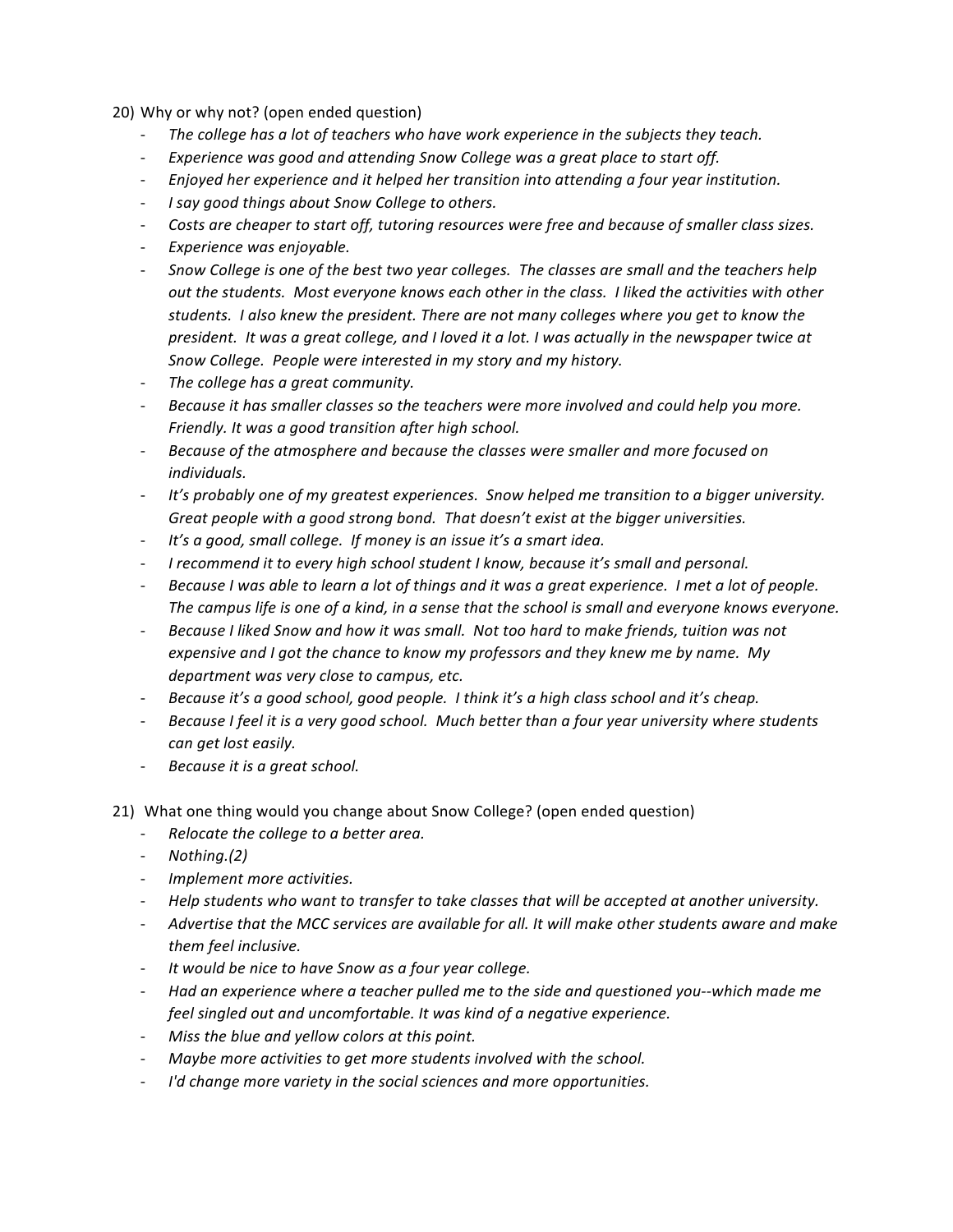- *Change the discriminatory attitude of faculty to students as well as law enforcement from the* city of Ephraim against minority students. Also change the rules of conduct for students who get *in trouble.*
- The scholarships rules and the college housing meal plan.
- *Not sure.*
- Make it a four-year school instead of a two year school.
- The location.

22) Why (would you make the change)? (open ended question)

- It would make the transition easier and cost less without repeating classes.
- Teachers need to be more sensitive and possibly express concerns with a letter or in a more *sensitive way.*
- I believe everything happens for a reason and it worked out the way it should have.
- To get more students involved. That would help to make people aware of the school. More *marketing to make people aware.*
- Because I think a lot of students are interested in those courses and I felt like there weren't *enough course offerings so they had to go on to a university for pre requisites*
- *Ephraim city police has a tendency to discriminate against minority students. As far as the code of conduct treat students in trouble equally when they fight and if you expel one expel both of them.*
- I should have access to the scholarships just like anyone else.
- Meal plans should be removed, the students should choose where they can eat. It will save the *students money.*
- It was a very good school and professors helped me to succeed. It is a highly rated school.
- The community is a little too small.
- 23) Did you ever feel that you wanted to leave or drop out of Snow College? (33% Yes)

24) If so, why did you consider discontinuing at Snow College? (open ended question)

- *Because I had to work.*
- Almost lost interest in continuing school because I was unsure of what to major in.
- At the beginning because it was a very different environment.
- Once, when the public speaking teacher kind of humiliated me. But that was the only time, and I *had procrastinated.* Student Support Services helped me and encouraged me to keep going.
- It was kind of isolated so I didn't feel like there was much to do.
- Because I was having difficulties getting my Sterling Scholars scholarship and I was planning to *move to UVU, but I stayed at Snow.*

25) Did you know any students of color who left Snow College before graduating? (72% Yes)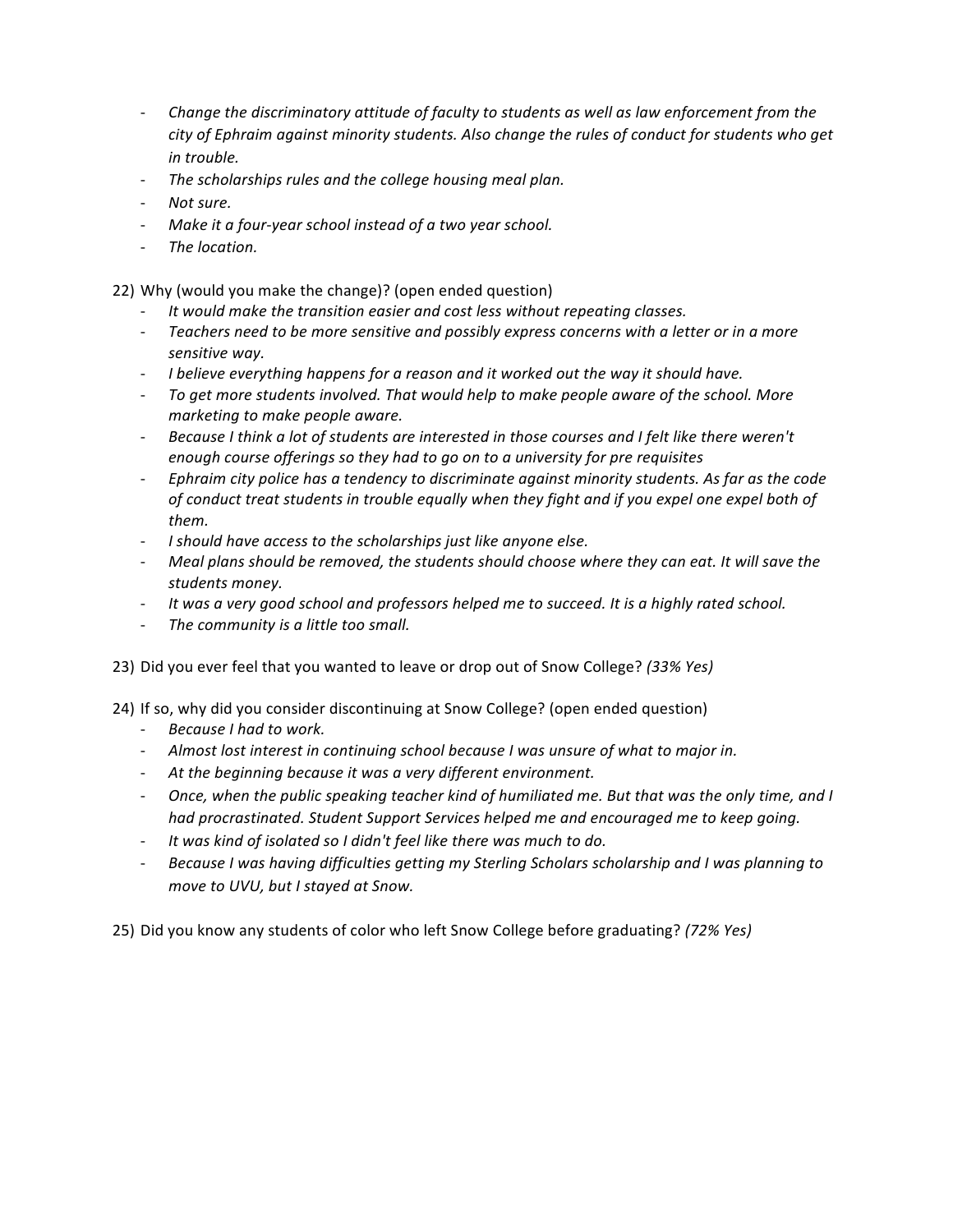- 26) Why do you think some students of color may decide to leave or drop out of Snow before graduating? (open ended question)
	- They were undecided or unsure about what they wanted to study in college
	- Due to Ephraim being a small town, maybe. Or due to not enough activities or things to do on *campus.*
	- They had a difficult time studying in school because it was stressful for them, or they just *attended to party.*
	- *Financial burden and unsuccessful in passing classes.*
	- Left to go on an LDS mission and did not return.
	- One of my friends left because he did not like the environment (weather) because it was too *cold!*
	- Maybe because of academics and school work. They kind of gave up and wanted to move on to *other things.*
	- It wasn't diverse enough, and maybe they didn't feel welcomed.
	- They got involved in criminal activity. Or because they were having a culture shock since they *were from big cities.*
	- Because they had expectations and the *[school]* did not meet them. Lack of resources, lack of *jobs for minority students.*
	- *Inability to pay tuition, lack of employment for students. Some teachers and staff being bias against students.*
	- *Couldn't handle it--they were not used to the community because they were from out of state.*
	- There are a lot of factors like family situations, or due to Snow being in a small town.
	- Some of them did not like it. They said there was not enough diversity.
- 27) What do you believe is the single most important factor that contributed to your success at Snow College? (open ended question)
	- Good relationships with his professors.
	- *Not Sure.*
	- Family support and having a goal to graduate from college.
	- Attendance in every class every day.
	- *Completing basic courses, which helped the make decision of a career choice.*
	- Being involved with the MCC, it was a good contact to find resources and help.
	- The professors had a big impact on me. They care so much about the students and are willing to *help them out.*
	- The professors were really helpful. I felt like I could go to their office anytime and they would *really help me out.*
	- I think it was the encouragement from advisors and teachers that planted a seed to want to get an education. It pushed me and helped me get my AS at Snow.
	- Motivation from really close friends, roommates and family.
	- Time management. It took me a while to figure out how that worked--how your schedule works, get lunch, planning, writing down a schedule, etc.
	- *Having good professors and having a team of friends and a good family.*
	- *Probably because I pursued my own interest--so I found out what I wanted to graduate in.*
	- Always took time to enjoy the college life. Keeping a healthy balance so not to get overwhelmed
	- My desire to finish school and my parents.